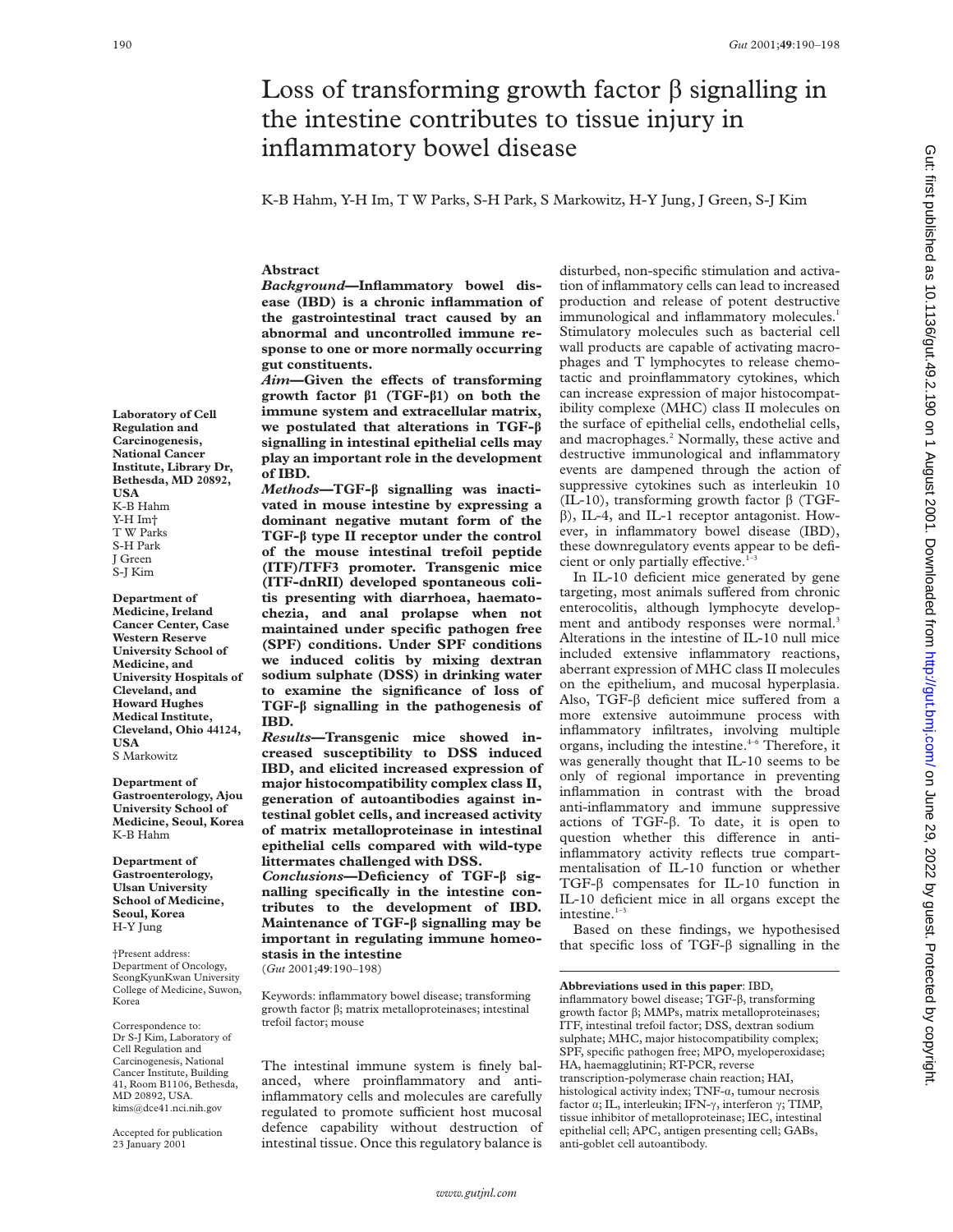epithelia of the intestine would increase susceptibility to IBD. Germline null mutation of TGF-â1 can cause embryonic lethality and widespread inflammation in multiple organs.<sup>45</sup> Because TGF- $\beta$ 1 deficient mice have a short life span and colonic epithelial cells express not only TGF- $\beta$ 1 but also TGF- $\beta$ 2 and TGF- $\beta$ 3, it is impossible to determine if loss of TGF- $\beta$  signalling increases susceptibility to ulcerative colitis in these mice. Therefore, we overexpressed a dominant negative mutant form of TGF- $\beta$  receptor II (TGF- $\beta$  dnRII) with intestinal tissue specific promoter to achieve tissue restricted functional inactivation of  $TGF-\beta RH$ and to determine the significance of TGF- $\beta$ signalling in the pathogenesis of IBD.

#### **Materials and methods**

GENERATION OF DOMINANT NEGATIVE MUTANT TGF-â RII MICE

The mouse intestinal trefoil factor (ITF) fragment spans −6500 bp to +10 bp relative to the transcriptional start site.<sup>7</sup> The human TGF- $\beta$  $RII<sup>8</sup>$  fragment spans +322 to + 911 bp, and contains a haemagglutinin (HA) tag sequence and a segment of the mouse protamine sequence that provides an intron and polyadenylation signal. After injecting the construct DNA into the male nucleus of fertilised eggs, we obtained four lines of transgenic mice designated ITF-1 to ITF-4 possessing high copy numbers of inserted  $TGF-\beta$  dnRII. Genotyping was performed by Southern hybridisation and polymerase chain reaction (PCR). For Southern hybridisation, DNA



*Figure 1 Generation of dominant negative mutant transforming growth factor* â *receptor II (TGF-*â *RII) mice—ITF-TGF-*â *dnRII transgenic mice. (A) Schematic representation of the transgene. The mouse intestinal trefoil factor (ITF) fragment spans −6500 bp to +35 bp. The 0.6 kb human TGF-*â *RII fragment spans +322 bp to + 911 bp and contains a haemagglutinin (HA) tag sequence and a segment of the mouse protamine that provides an intron and a polyadenylation site. Transgenic mice were generated using inbred FVB/N* zygotes. Of the 15 mice born, six were positive for ITF-dnRII, bred into lines, and<br>designated ITF1 to ITF6. Pups from ITF1, ITF2, and ITF3 were used for the current<br>experiments. (B) TGF-β dnRII expression. Using total RN *wild-type mice and ITF-dnRII, reverse transcription-polymerase chain reaction was performed using the specific primer sets for human TGF-*â *RII, mouse ITF, and mouse GAPDH. (C, D) Body weights of wild-type littermates and ITF-dnRII transgenic mice. Body weight was measured every week for nine weeks in males (C) and females (D).*

obtained from tails was cut with *Bam H*1 and *Xho* I for ITF-dnRII, electrophoresed on 1.0% agarose gel, and transferred to a  $N^+$  membrane (BioRad, Hercules, California, USA). After hybridisation with a <sup>32</sup>P labelled dnRII probe, the presence of the 8.0 kb sized transgene for ITF-dnRII was confirmed. For PCR genotyping, the following primers were used: primer A, GGTGGTGATGTGGACAAAG; primer B, CTGCAGT-CGCTCATGCAGG. The HA sequence of TATGATGTTCCTGATTAT-GCTAGCCTC was inserted into the dnRII transgene construct (fig 1A).

## ANIMAL CARE AND INDUCTION OF COLITIS

All mice were maintained in a specific pathogen free (SPF) facility and routinely monitored for absence of common mouse viruses by serology. Mice were kept in microisolator cages and provided with free access to food and water. Colitis was induced by allowing animals access to 5% (wt/vol) dextran sodium sulphate (DSS, molecular weight 47 000; ICN Biomedicals, Aurora, Ohio, USA) in their drinking water ad libitum for 10 consecutive days and were weighed every other day. This study was approved by the institutional animal care and use subcommittee of the National Cancer Institute (Bethesda, Maryland, USA).

## RNA ISOLATION AND RT-PCR

Total RNA was isolated from mouse tissue using Trizol (Gibco BRL, Gaithersburg, Maryland, USA). Reverse transcription-PCR (RT-PCR) was performed according to the manufacturer's instruction using a Perkin-Elmer RT-PCR kit (Perkin-Elmer Corp., Branchburg, New Jersey, USA). The primers used were as follows: for TGF- $\beta$  dnRII, 5'-ACGACATGATAGTC ACTGACAACA-3' and 5'-TTGGGGTCA TGGCAAACTG TCTC-3'; for mouse ITF, 5'-GAAGTTTGCGTGCTGCCATGGAG-3' and 5'-CCGCAATTAGAACAGCCTTGTG-3'. Primers for matrix metalloproteinase 9 (MMP-9) were purchased from Chemicon (Temecular, California, USA). PCR was performed with a 100 µl reaction volume. The amplification cycle (denaturation step at 94°C for one minute, an annealing step at 60°C for one minute, and an extension step at 72°C for 30 seconds) was repeated 30 times and followed by a final extension for 10 minutes at 72°C.

# IMMUNOHISTOCHEMICAL STAINING

Immunohistochemical stainings with HA tag (LCRC, National Cancer Institute) and MHC class II (OX-3; Serotec, Raleigh, North Carolina, USA) antibodies were performed as previously described.<sup>9</sup>

#### IN SITU HYBRIDISATION

The human  $TGF- $\beta$  dominant negative RH$ complementary DNA coding region (198 bp) and MMP-9 were synthesised by RT-PCR using the primer sets described above and inserted into pBluescrip SK(−) vector. Each DNA probe was labelled with biotin using the BioNick labelling system (Gibco-BRL). In situ hybridisation was performed as described previously.9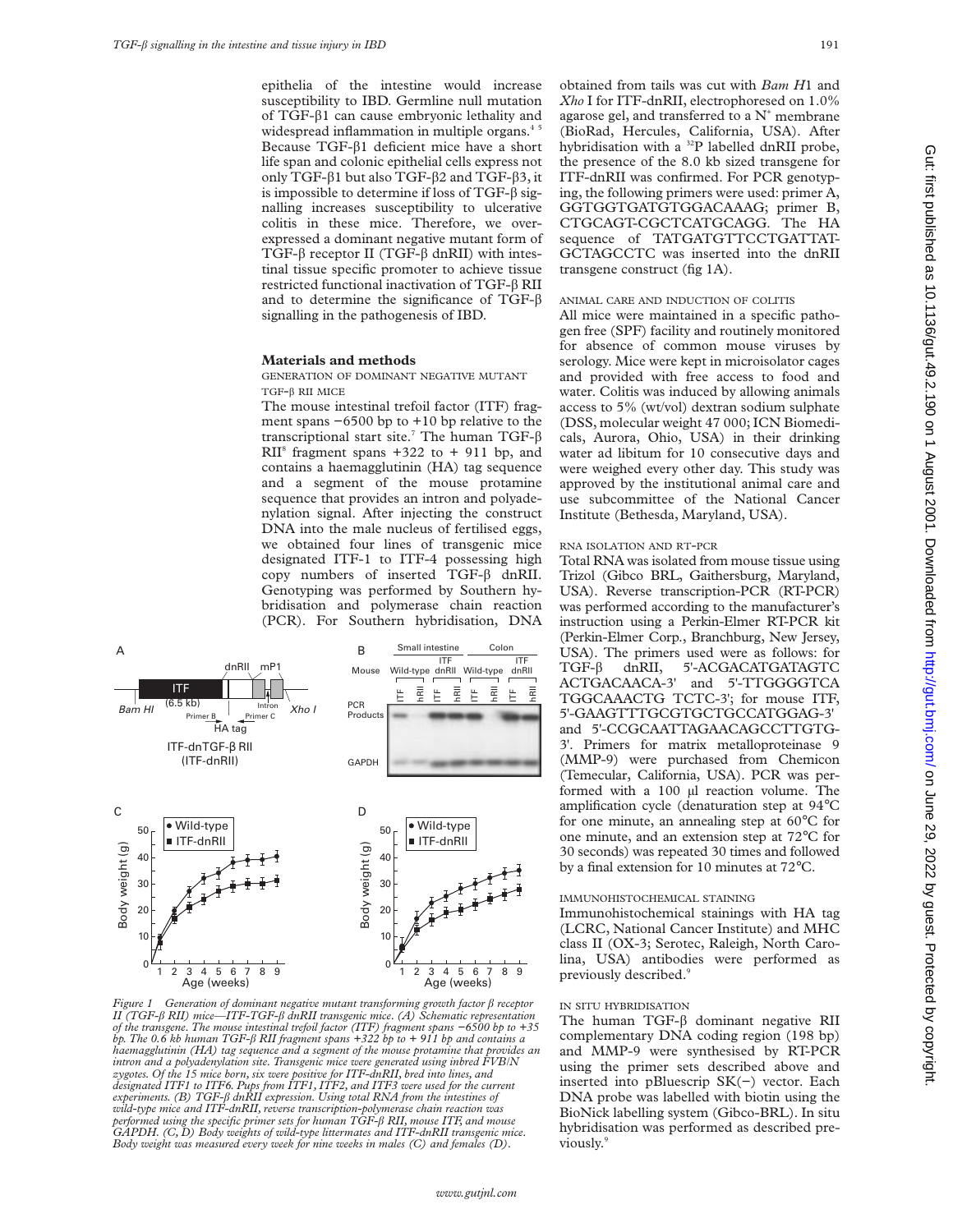# AUTOANTIBODIES AGAINST INTESTINAL CELLS

Autoantibodies were detected by indirect immunofluorescence methods using cryopreserved slides of monkey ileum cells (Biochips; Euroimmun, Lubeck, Germany). For immunofluorescence, sera were diluted 1:20 in phosphate buffered saline containing 2% bovine serum albumin. Positive or negative control sera (20 µl) were used on two of the 10 well defined areas of each glass slide containing monkey ileum or pancreas. On the remaining eight areas, 20 µl of diluted serum were applied. After incubation in a humid chamber for 30 minutes at room temperature and incubation for another 30 minutes with a 1:50 dilution of fluorescein isothiocyanate labelled Fab'(2) goat antimouse immunoglobulin antibodies (Sigma Chemical, St Louis, Missouri, USA), the slides were washed again in phosphate buffered saline for five minutes and then mounted.



Intestinal tissues were homogenised, mixed with sample buffer, and directly applied, without prior heating or reduction, to 4–16% acrylamide gels containing 1 mg/ml of gelatin. After removal of sodium dodecyl sulphate from the gel by incubation in 2.5% (v/v) Triton X-100 for one hour, the gels were incubated at 37°C for 16 hours in 50 mM Tris HCl, pH 7.6, containing  $0.2$  M NaCl, 5 mM CaCl<sub>2</sub>, and  $0.02\%$ (w/v) Brij-35. The gels were stained for three hours in 40% methanol/10% glacial acetic acid containing 0.2% Coomassie brilliant blue G-250 and de-stained in the same solution without dye. Each MMP was evident as a clear band against the blue background of stained gelatin. For western blot analysis, protein extractions were performed with lysis buffers containing sodium orthovanadate and sodium dodecyl sulphate. Proteins were separated by electrophoresis on 4–20% polyacrylamide gels under reducing conditions and transferred to nylon membranes. After treatment with a blocking solution, the nylon membranes were incubated overnight at 4 °C with mixture of antibodies to MMP-2 (R&D, Minneapolis, Minnesota, USA) and MMP-3 (Chemicon, Temecula, California, USA) diluted 1:200 in Tris buffered saline containing 5% non-fat milk. The nylon membranes were washed and incubated with peroxidase conjugated goat antimouse IgG antibody. After washing the



Figure 2 Tissue distribution of transforming growth factor β receptor II (TGF-β RII), intestinal trefoil factor (ITF), and<br>dnRII. (A) Immunohistochemical staining of TGF-β RII using anti-TGF-β RII antibody and (B) TGF-β d *anti-haemagglutinin (HA) tag antibody in the small intestine of wild-type littermates (a), small intestine of ITF-dnRII mice (b), colon of wild-type littermates (c), and colon of ITF-dnRII transgenic mice (d). Slightly increased expression of TGF-*â *type II was observed in the intestine of ITF-dnRII mice compared with wild-type littermates. Because we inserted* the HA sequence in transgene construct, the HA tag was identified only in the intestine of ITF-dnRII mice by<br>immunohistochemical staining with HA antibody; none was stained in the intestine of wild-type littermates. (C) In *hybridisation was performed for the presence of human TGF-*â *RII mRNA using a biotinylated TGF-*â *RII probe (206 bp) in the colon of wild-type littermates (a) and the colon of ITF-dnRII transgenic mice (b). (D) In situ hybridisation of mouse ITF mRNA. Expression pattern of mouse ITF gene was similarly expressed in transgenic mice (a) and wild-type littermates (b) (*×*200 magnification)*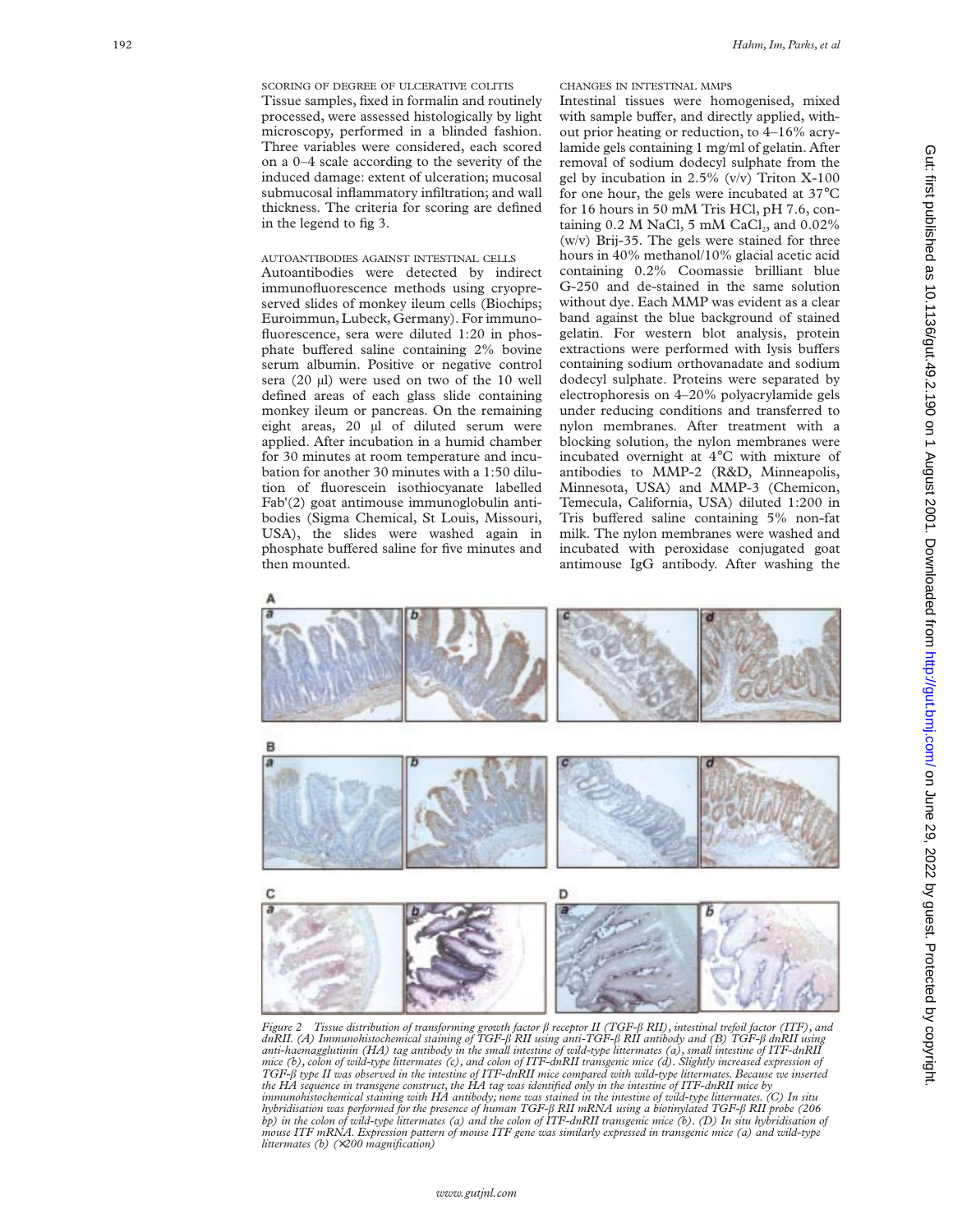

*Figure 3 Dextran sodium sulphate (DSS) administration resulted in an increased incidence of intestinal bleeding, weight loss, colitis, and death in ITF-dnRII transgenic mice. (A) Prevalence of haematochezia. Intestinal bleeding (% incidence) was more common in ITF-dnRII mice. Earlier and more severe anal bleeding developed in mice lacking TGF-*â *signalling after administration of DSS (p<0.001). (B) Changes in body weight.Weight loss (expressed as per cent of initial body weight) was more prominent in ITF-dnRII mice than in wild-type mice. (C) Mucosal myeloperoxidase (MPO) activity. Changes in mucosal MPO activity in the colon of wild-type littermates and ITF-dnRII mice. ITF-dnRII mice showed significantly higher levels of mucosal MPO than wild-type mice (p<0.01). (D) Survival. Survival was significantly decreased in ITF-dnRII mice compared wild-type littermates using Kaplan-Meyer analysis. (ITF-dnRII transgenic mice were from ITF1–3 lines.)*

blot in Tris buffered saline containing  $0.1\%$ Tween 20, proteins were detected using a chemiluminescence procedure (Pierce Chemical Co., Rockford, Illinois, USA).

#### **Results**

GENERATION OF DOMINANT NEGATIVE MUTANT MICE OF TGF-â RECEPTOR II USING MOUSE ITF PROMOTER

We generated a construct in which expression of the human TGF- $\beta$  dnRII spanning nucleotides +322 to +911 and encoding the extracellular and transmembrane domains of TGF- $\beta$  RII<sup>8 9</sup> was regulated by the ITF promoter<sup>7</sup> (fig 1A). The presence of human dnRII was detected by RT-PCR (fig 1B). All three lines of ITF-dnRII transgenic mice (ITF1–ITF3) developed spontaneous colitis when not maintained under SPF conditions. In both males and females, there was no difference in body weight until the first week after birth but after the second week body weight was approximately 20–30% lower in ITFdnRII mice compared with those of wild-type mice (fig 1C, D). Some ITF-dnRII transgenic mice spontaneously developed severe diarrhoea and haematochezia accompanied by weight loss and a shaggy appearance. A few transgenic mice died due to weight loss probably caused by the development of spontaneous ulcerative colitis, and some showed rectal prolapse. However, these effects rarely

occurred when mice were maintained under SPF conditions.

We performed immunohistochemical staining using  $TGF-\beta$  RII antibody which detects both mouse and human TGF- $\beta$  RII. In the intestine of wild-type mice, TGF-â RII expression was noted on the epithelial cells of the luminal surface, muscularis mucosa, and proper muscle layers. However, in the intestine of ITF-dnRII transgenic mice, positive staining was markedly increased throughout the entire epithelial and muscular layers (fig 2A(b), 2A(d)). These findings were reconfirmed using in situ hybridisation of human TGF-â RII mRNA (fig 2C). Purple coloured positive hybridised signals of TGF- $\beta$  RII were only seen in the intestines of ITF-dnRII transgenic mice because transgenic mice have human TGF-â type II receptor. As we inserted the HA sequence in dnRII transgene construct, this allowed expression of the ITF-dnRII transgene to be visualised by immunohistochemical staining with a HA epitope antibody. The distribution of positive dnRII staining paralleled expression of HA tag antigens. While staining of HA tag was not detectable in intestines of wild-type littermates it was strongly expressed in the intestines of ITF-dnRII transgenic mice (fig 2B). There was no significant change in expression of ITF mRNA between wild-type littermates and ITF-dnRII transgenic mice (fig 2D)

# LOSS OF TGF-â SIGNALLING INCREASES

SUSCEPTIBILITY TO ULCERATIVE COLITIS

To see if the intestine of mice lacking TGF- $\beta$ signalling is more prone to IBD, we administered DSS in drinking water, which is known to produce both acute and chronic ulcerative colitis with features similar to the symptomatic and histological findings in humans.<sup>10 11</sup> After preliminary experiments to determine the effects of various concentrations of DSS in wild-type mice, a group of 16 wild-type littermates (FVB/N background) and 28 ITFdnRII mice, each about 30 g in weight, were treated with 5% DSS in their drinking water for designated periods of time. ITF-dnRII mice appeared highly susceptible to DSS induced ulcerative colitis; nearly all developed frankly bloody diarrhoea with occasional rectal prolapse within five days after DSS administration and most died by about day 7. Some mice showed severe haematochezia even on day 3 after DSS administration, and earlier mortality was noted on day 5 after DSS administration. The FVB/N strain was somewhat less susceptible to DSS induced colitis compared with other strains of mice, including ICR, C57BL/6, and Balb/c, based on preliminary observations. Only 25% of wild-type mice treated with DSS exhibited melena and occasional bloody diarrhoea on day 10 (fig 3A). Severe wasting was more prevalent in ITF-dnRII mice than in wild-type mice (fig 3B). We measured mucosal myeloperoxidase (MPO) activity, an index of neutrophil infiltration in tissue,<sup>12</sup> and found that mucosal MPO activity of ITF-dnRII mice was significantly elevated compared with that of wild-type mice in the colon (fig 3C). The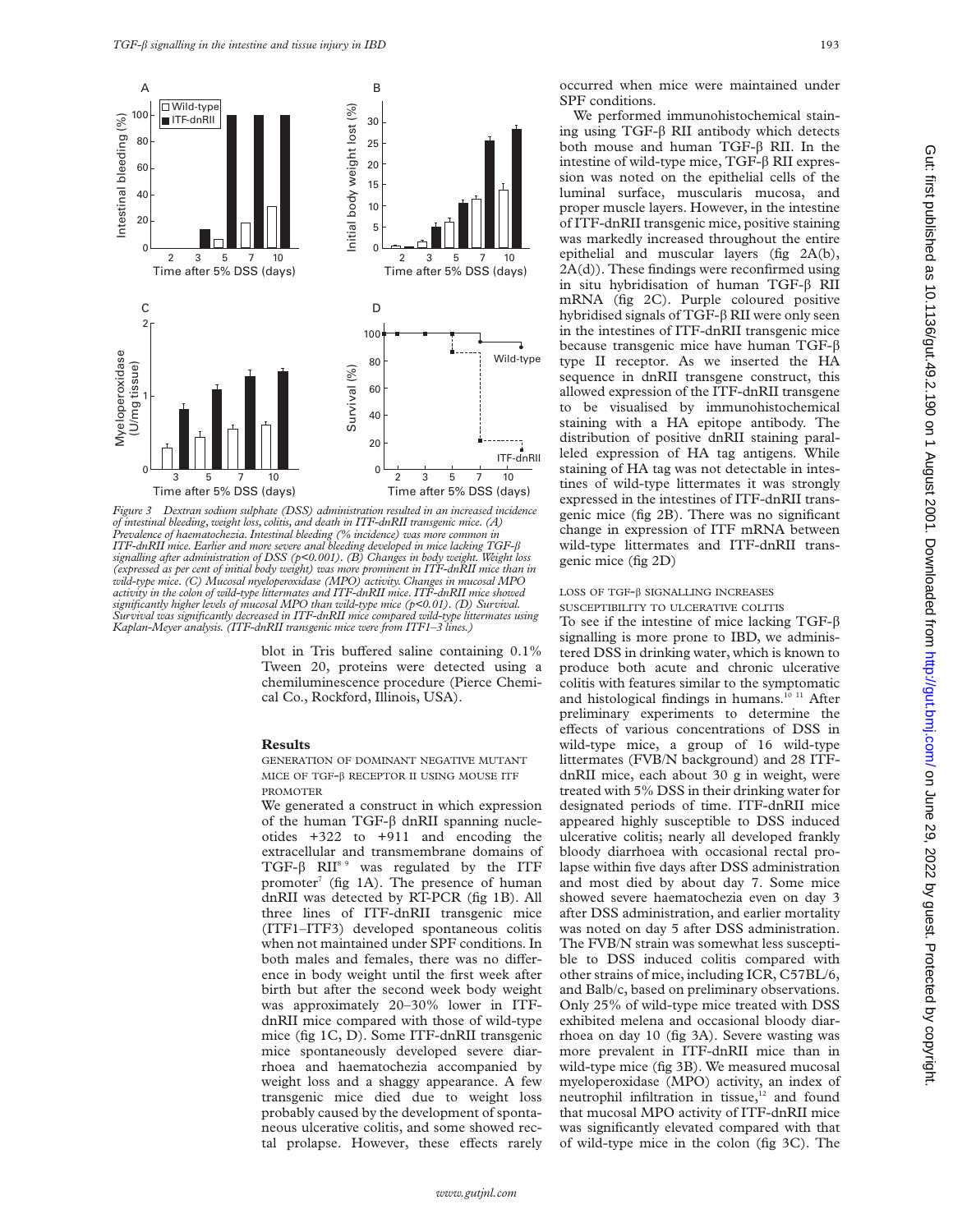

*Figure 4 ITF-dnRII transgenic mice showed increased pathological scores Score criteria for extent of ulceration are as follows: 0, no architectural change; 1, focal superficial ulceration; 2, diVuse superficial ulceration; 3, focal gland dropout or focal deep ulceration; 4, extensive glandular dropout or deep ulceration. Scores for inflammation are as follows: 0, no increased inflammatory infiltrates; 1, focal mild inflammation; 2, diVuse mild inflammation; 3, cryptic abscess formation; 4, diVuse dense inflammation. Presence of oedema: 0, no significant oedema; 1, broad zone of oedema. Based on these criteria, comparison of* histological activity index (HAI) is shown according to site of inflammation (A), days after 5% dextran sodium sulphate<br>(DSS) administration (B), and criteria of each score (C). The extent of mucosal ulceration was signifi *transgenic mice and wild-type littermates (p<0.001). (ITF-dnRII transgenic mice were from ITF1–3 lines.)*

difference in survival between the two groups was statistically significant (p<0.005) (fig 3D). On gross examination of the intestine from ITF-dnRII mice after DSS treatment, multiple linear ulcerations were detected in the small intestine and colon. Extensive haemorrhage had occurred in the small and large intestine, most severely in the rectal area. Microscopic examination revealed severe mucosal ulcerations with prominent inflammatory cell infiltrations. DSS treated wild-type mice showed only scattered erosions and haemorrhagic spots on days 7 and 10.

Pathological scores, measured using the histological activity index (HAI), of the ITFdnRII mice were significantly higher than those of wild-type mice (fig 4A, B). Even at three days after 5% DSS administration, HAI was significantly increased in ITF-dnRII mice. Prominent differences in HAI scores were also noted in the extent of mucosal ulcerations (fig 4C). These differences in HAI scores came from the observation that most of the ITFdnRII mice showed focally deep to extensive ulceration with moderate to severe inflammatory infiltrates. This finding correlated with the observations that transgenic mice showed higher mortality due to intestinal bleeding and increased MPO activity. Therefore, these results suggest that  $TGF-\beta$  signalling is important either in maintaining normal intestinal mucosal integrity or in modulating intestinal immune homeostasis.

INCREASED MHC CLASS II ANTIGENS AND AUTOANTIBODIES FOLLOWING LOSS OF TGF - â SIGNALLING

We studied expression of MHC II in the intestines of ITF-dnRII mice and wild-type littermates as TGF-â null mice showed increased synthesis of MHC class II. <sup>6</sup> Immunohistochemical staining and western blot with MHC class II antibody showed increased expression in the intestinal epithelium of transgenic mice whereas immunostaining and immunodetection of MHC class II was less common in the intestinal epithelial cells of wild-type mice (fig 5A, B). MHC class II molecules are normally expressed on limited cell types involved in presenting antigen to T helper cells. These cell types commonly include B lymphocytes, activated T lymphocytes and macrophages, dendritic cells, glial cells, and thymic epithelial cells.13 This elevated expression of MHC class II in epithelial cells of the intestine was seen even prior to any evidence of inflammatory infiltrates and became more prominent after provoking colitis in transgenic mice (fig 5A).

We performed RT-PCR to compare mRNA levels of inflammatory or anti-inflammatory cytokines, including IL-2, IL-1 â, tumour necrosis factor α (TNF-α), interferon γ (IFN- $\gamma$ ), and IL-10 in intestinal tissues of transgenic mice and wild-type littermates. Even prior to inducing ulcerative colitis, steady state levels of IL-1 $\beta$ , IL-2, IFN- $\gamma$ , and IL-10 mRNAs were higher in intestinal tissue from ITF-dnRII mice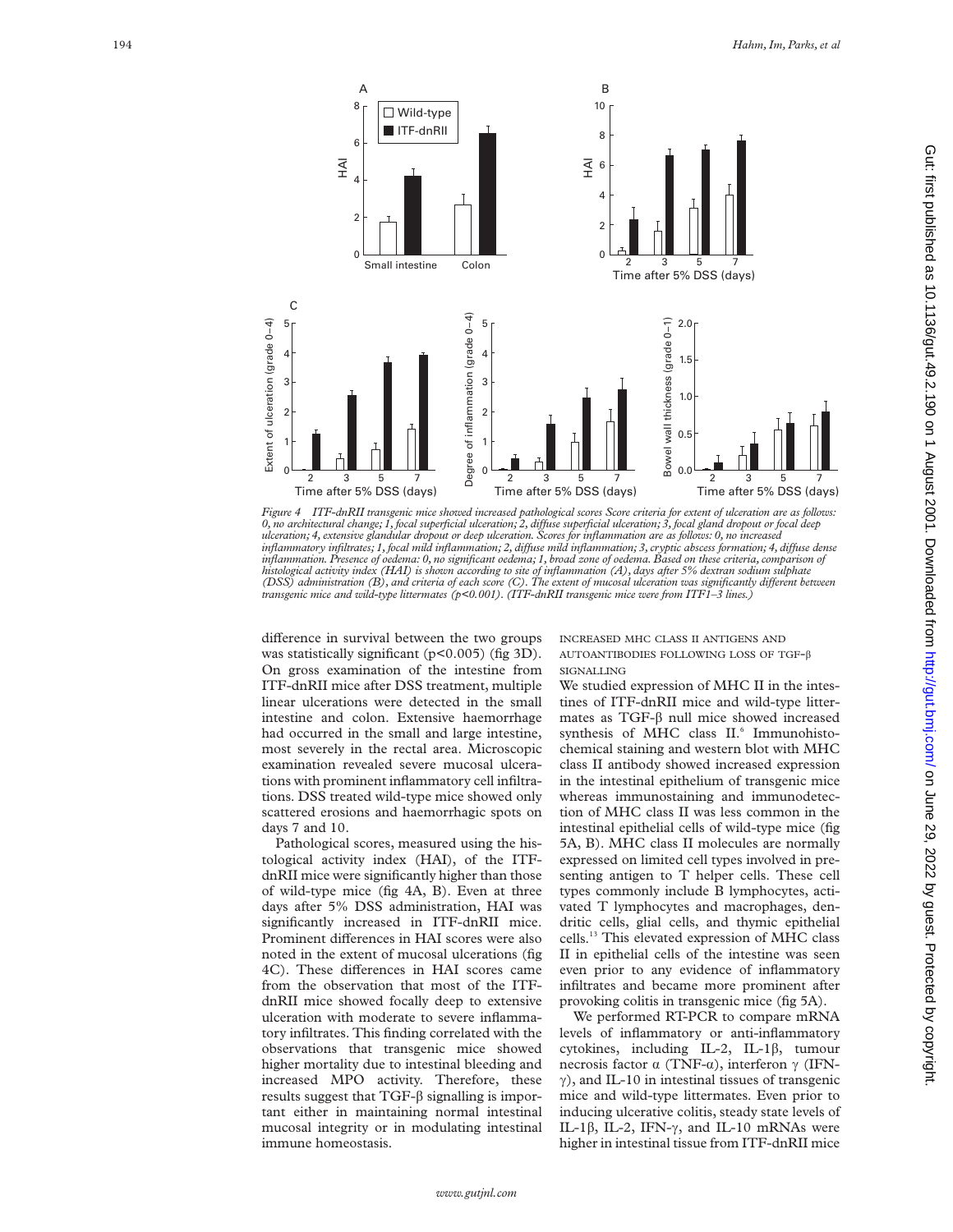A

в



Before After **DSS** treatment *Figure 5 Increased expression of major histocompatibility complex (MHC) class II, cytokines, and autoantibodies in the*

*intestine of ITF-dnRII transgenic mice. (A) Immunohistochemical staining of MHC class II. Scant MHC class II expression was observed in epithelial cells of the small intestine (a) and colon (b) of wild-type (Wt) FVB/N mice but increased expression of MHC class II was observed in epithelial cells of the small intestine (d) and colon (e) of ITF-dnRII transgenic mice (Mt). After induction of inflammatory bowel disease (IBD), MHC class II antigen expression was more markedly increased in transgenic mice (f) compared with wild-type mice (c) (*×*100 magnification). (B) Western blotting of MHC class II. Western blotting showed similar findings, with ITF-dnRII mice (Mt) showing increased expression of MHC* class II antigens in intestine compared with wild-type littermates (Wt) (DSS, dextran sodium sulphate). (C) Changes in<br>cytokines. Interleukin (IL)-1ß, IL-2, interferon γ (IFN-γ), and IL-10 were all expressed at higher leve *increased after induction of ulcerative colitis. (D) Autoantibodies in serum of ITF-dnRII transgenic mice. Autoantibodies were identified by indirect immunofluorescence using monkey ileum sections and FITC coupled rat antimouse immunoglobulin polyclonal antibody. Autoantibodies were detected in the serum of ITF-dnRII mice (b) whereas none was seen after applying sera obtained from wild-type littermates (a). Positive sera containing IgG autoantibodies showed blurry, drop-like staining (*×*200 magnification).*

than those from wild-type littermates. After DSS treatment, levels of IL-1 $\beta$ , IL-2, TNF- $\alpha$ , and IL-10 transcripts were further induced. IL-4 mRNA was slightly increased in intestinal tissue from transgenic mice compared with levels in wild-type mice, and the level of TGF- $\beta$ 1 expression was also higher in intestinal tissues from transgenic mice (fig 5C). Further evidence for an autoimmune mechanism to explain why loss of  $TGF-\beta$  signalling in ITF-dnRII mice resulted in increased susceptibility to ulcerative colitis was supplied by the presence of autoantibodies against intestinal cells.14 We identified autoantibodies against intestinal cells in the serum of ITF-dnRII mice (fig 5D). Autoantibodies were detected in 88% (21 of 24 tested) of ITF-dnRII mice while none was detected in the sera of wild-type littermates (0 of 20). There was a significant correlation between the titre of autoantibodies and HAI (*r*=0.77, p<0.01). All mice who showed positive autoantibodies in 1:100 diluted sera also showed a high HAI.

#### DISRUPTED MUCOSAL INTEGRITY BY LOSS OF TGF-â SIGNALLING

We saw a significant difference in pathological scoring between wild-type littermates and ITF-dnRII mice, suggesting that normal

 $TGF- $\beta$  signalling in the intestine may be$ important in maintaining mucosal integrity. As TGF-â is known to be an important regulator of MMP and tissue inhibitor of metalloproteinase (TIMP),<sup>15</sup> we studied changes in MMP. Even before inducing ulcerative colitis, MMP gelatinolytic activity was elevated in tissue homogenates from ITF-dnRII mice compared with those from wild-type littermates. MMP gelatinolytic activities were more significantly increased after induction of ulcerative colitis (fig 6A). Despite loading only one tenth of the amount of protein compared with wild-type littermates onto the gelatin zymography gels, MMP gelatinolytic bands were prominently increased in ITF-dnRII mice. These MMPs were further confirmed by western blot analysis using a mixture of antibodies against MMP-2, MMP-3 (fig 6B), and in situ hybridisation of MMP-9 mRNA (fig 6C). Increased MMPs in the colons of ITF-dnRII mice may contribute to the increased mucosal ulcerations after DSS administration.

# **Discussion**

In this study, we have shown that loss of TGF- $\beta$ signalling in the intestinal epithelium increases susceptibility to ulcerative colitis in transgenic mice through combinations of increased MHC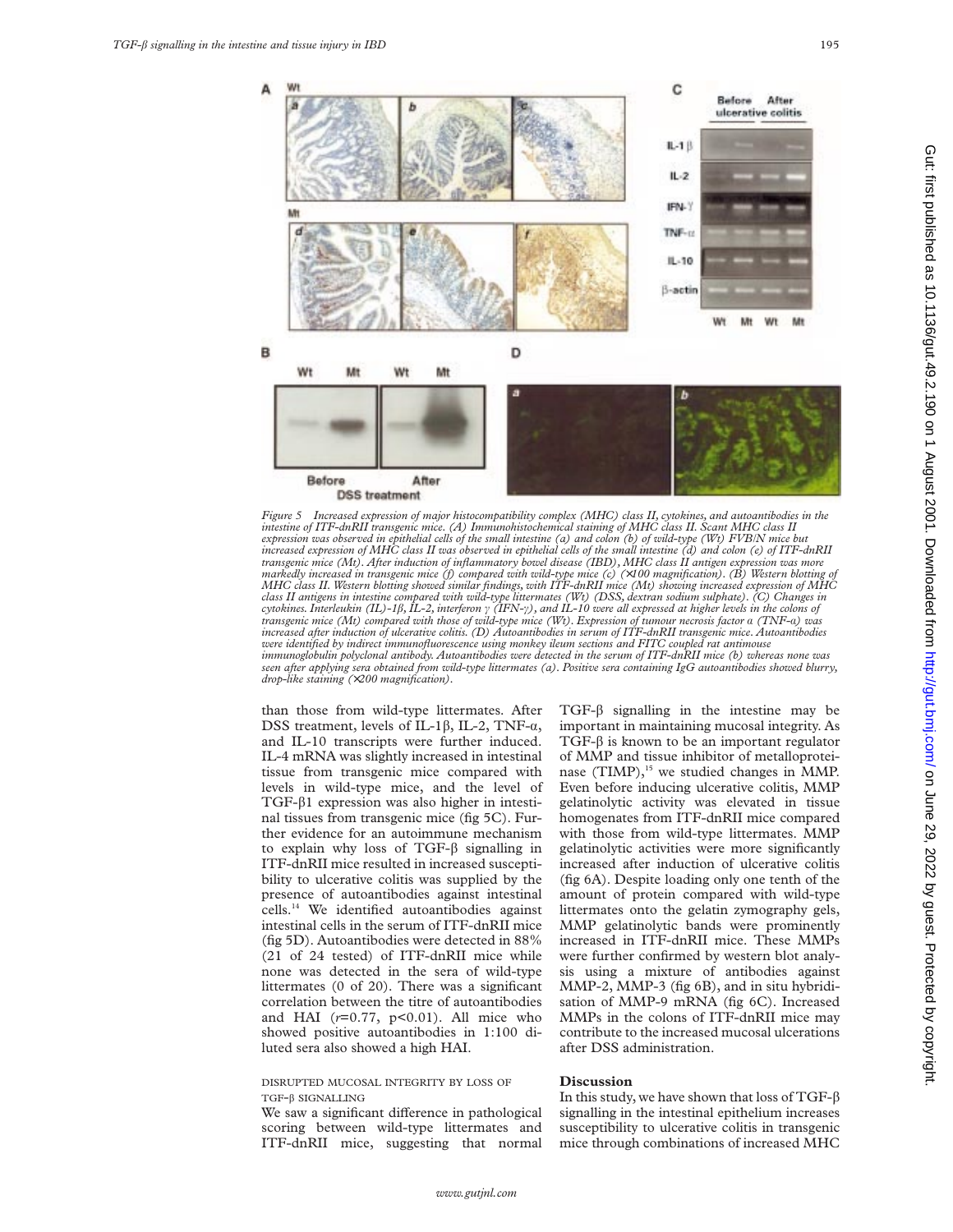A

в



**DSS** treatment

*Figure 6 Matrix metalloproteinase (MMP) expression in mucosal homogenates of wild-type and transgenic mice. (A) Even* before induction of ulcerative colitis, colon extracts of transgenic mice showed increased MMP gelatinolytic bands (52, 72, and<br>92 kDa) which become more prominent after induction of ulcerative colitis. Even applying only *protein compared with wild-type (Wt) littermates onto gelatin zymography gel,MMP activity was significantly increased in ITF-dnRII (Mt) mice. (B) MMP expression was confirmed by western blot analysis using a mixture of MMP-2,MMP-3, and MMP-9 antibodies. (C) In situ hybridisation of MMP-9 showed increased mRNA expression in small intestine (c) and colon (d) of ITF-dnRII transgenic mice (Mt) compared with wild-type littermates (Wt) (a, b) (*×*200 magnification).*

class II molecule expression, increased intestinal MMP activities, and increased autoantibody production, all of which cooperatively led to aggravated mucosal destruction.

To understand why selective loss of TGF- $\beta$ signalling in the intestinal epithelial cells triggered increased susceptibility to IBD, a brief description of immune regulation in the intestine is required. Recognition that immune responses in the intestine differ from those seen systemically has led to a search for a novel pathway involved in mucosal immunoregulation. One cell type that has surfaced as a prime candidate for such a regulatory role is the intestinal epithelial cell (IEC). The IECs sample luminal antigens and present these to primed T cells. Therefore, the IEC acts as a key regulator of the immunological state of the intestine.16 But IECs have been grouped into a category of non-professional antigen presenting cells (APCs) because non-professional APCs do not constitutively express MHC class II molecules and do not activate T cells in a conventional manner as they do not express specific co-stimulatory molecules.<sup>17</sup> Therefore, IECs can present antigens to primed T cells.<sup>1</sup> However, processing of intact protein antigens may be limited and the ability to generate potent immune responses would be reduced. In normal individuals, IECs present antigens to T cells and, in so doing, preferentially stimulate proliferation of CD8<sup>+</sup> T cells. As CD8<sup>+</sup> cells are associated with suppressor effects, it has been

proposed that IEC antigen presentation is a component of an immunoregulatory mechanism that leads to downregulation of mucosal immune responses.<sup>19</sup> However, in patients with IBD, IEC antigen presentation leads primarily to stimulation of CD4<sup>+</sup> T cells which are associated with helper activity. In this case, IEC antigen presentation can lead to upregulation of mucosal immune responses, and consequently aggravated chronic inflammation.<sup>20</sup> Therefore, selective loss of  $TGF-\beta$  signalling in the intestine rendered affected IECs APCs through increased expression of MHC class II, which was shown in current ITF-dnRII transgenic mice. Conversely, intact TGF-â signalling in colonic epithelium seems to be critical in maintaining normal mucosal immunoregulation.

TGF-â is a multifunctional growth factor and has important chemotactic and anabolic actions on fibroblasts involved in tissue repair. It stimulates their production of critical components of the extracellular matrix, such as collagen and fibronectin, and proteoglycans. It inhibits the action of proteolytic enzymes that destroy newly formed connective tissues. TGF-â promotes collagen deposition by smooth muscle cells isolated from Crohn's disease tissue, a process that may contribute to fibrosis and stricture formation in Crohn's disease.<sup>21</sup> TGF- $\beta$  is also known to inhibit intestinal epithelial cell proliferation, a process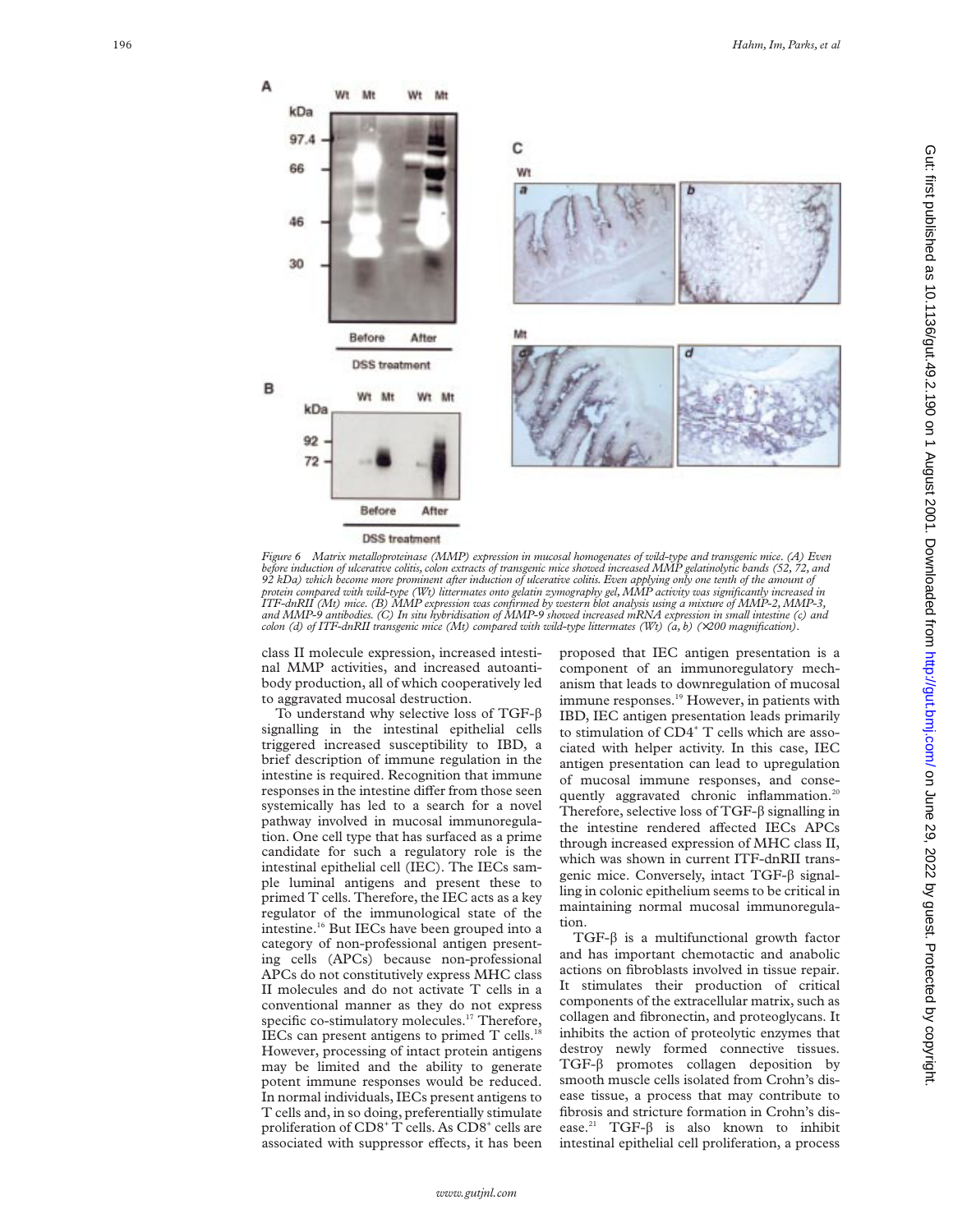that may inhibit re-epithelialisation after surface injury. Babyatsky and colleagues $22$  showed that TGF- $\beta$  may play a role in promoting healing of the overlying epithelium by modulating epithelial cell restitution, which serves to re-establish surface continuity after mucosal injury. A new finding discovered in this study was that loss of  $TGF-\beta$  signalling in the intestine increases susceptibility to ulcerative colitis, suggesting that TGF- $\beta$  signalling is a critical determinant of tissue injury in inflammatory disease. Although there were some reports on TGF-â RII mutation in relation to ulcerative colitis associated neoplasia, $^{23}$   $^{24}$  it may be interesting to determine the level of TGF- $\beta$ receptors in human colonic mucosa in patients with ulcerative colitis.

IBD is a classic autoimmune disease involving either a reaction against a self constituent or a gut constituent that cross reacts with a self constituent. These autoantibodies then interact with non-specific cytotoxic cells to cause tissue injury via an antibody dependent cell mediated cytotoxic mechanism.25 In autoimmune disease, B cells secreting pathogenic autoreactive antibodies are supported by  $\rm T_H$ cells, implying defects in the regulation of both types of cells. Defective central or peripheral tolerance, inadequate suppression of autoreactive cells, and/or unusual activation of T and B cells may underlie the persistence of autoantibodies that characterise autoimmune disease.<sup>26</sup> The autoantibodies of interest in IBD include antineutrophilic cytoplasmic antibodies,  $V_{H3-15}$ gene product, colonic 40 kDa protein, antigoblet cell autoantibody (GAB), antiendothelial cell antibody, and anticardiolipin antibody.27 GAB reacts with phenol water extracts of fetal colonic tissue and mucopolysaccharides derived from colonic goblet cells. Folwaczny and colleagues $^{28}$  detected significantly higher prevalence of IBD in relatives of GAB positive patients than in relatives of GAB negative patients. Thus GABs are prevalent in a cohort of healthy individuals with an increased risk of developing IBD, and these autoantibodies may be a marker of susceptibility to chronic IBD. In patients with infectious enteritis or colitis, or in patients with diverticulitis or other non-autoimmune diseases of the colon, GABs were not found. Therefore, development of GABs is unlikely to result from a non-specific immunoreactivity during inflammation of the intestinal mucosa.29

Egger and colleagues $30$  showed that mice lacking  $TGF-\alpha$  have an increased susceptibility to DSS induced colitis but their findings were due to lower levels of ITF in intestinal epithelial cells because TGF- $\alpha$  has been shown to stimulate ITF synthesis and release from goblet cells. Thus it can be hypothesised that diminished ITF production and release in TGF- $\alpha$  null mice leads to increased susceptibility to intraluminal DSS. In contrast, our ITF-dnRII transgenic mice showed unaltered ITF mRNA by in situ hybridisation and RT-PCR. Therefore, increased susceptibility to DSS induced ulcerative colitis shown in our transgenic mice does not seem to be due to loss of ITF.

 $TGF-\beta$  has been known to upregulate  $TIMP$ mRNA and downregulate MMP. TGF- $\beta$  suppresses expression of MMP mRNA by binding to an inhibitory element of the MMP promoter, known as the TGF- $\beta$  inhibitory element.<sup>31 32</sup> In situ hybridisation studies showed interstitial collagenase and stromelysin-1 mRNA in granulation tissue, which is associated with Crohn's disease, ulcerative colitis, and gastric ulcers.<sup>33</sup> Uncontrolled production of MMPs could have devastating consequences similar to those in the intestine of our transgenic mice. MMP expression was much higher in our transgenic mice compared with wild-type littermates even before induction of ulcerative colitis. Although we did not measure MMP activity in tissues, extensive mucosal ulceration seen in the ITF-dnRII mice may have resulted, at least in part, from markedly increased MMP expression, implicating  $TGF-\beta$  signalling in the maintenance of mucosal integrity of the intestinal tract. The aetiology and exact pathogenesis of human ulcerative colitis, a major subgroup of IBD, are still unknown. Although a number of animal models of IBD have been described, including T cell receptor  $\alpha$  deficient, IL-2, and IL-10 deficient mice, and rats transgenic for HLA-B27, these models explain only one abnormal aspect of mucosal immunoregulation.3 34 35 Our study showed that TGF- $\beta$  signalling may be the critical determinant either in the underlying pathophysiology of all of these reported IBD animal models or in maintaining mucosal immune homeostasis and epithelial integrity.

We thank Drs R Chinery and HM Cox for mouse ITF gene, Drs AB Roberts and W Strober for critically reviewing the manuscript, and C Lee for preparation of the manuscript.

- 1 Sartor RB. Cytokines in intestinal inflammation: Pathophysiological and clinical considerations. *Gastroenterology* 1994;**106**:533–9.
- 2 MacDermott RP. Alterations of the mucosal immune system in inflammatory bowel disease. *J Gastroenterol*
- 1996;**31**:907–16. 3 Kuhn R, Lohler J, Rennick D, *et al*. Interleukin-10-deficient mice develop chronic enterocolitis. *Cell* 1993;**75**:263–74. 4 Shull MM, Ormsby I, Kier AB, *et al*. Targeted disruption of the mouse transforming growth factor-â1 gene results in
- multifocal inflammatory disease. *Nature* 1992;**359**:693–9. 5 Kulkarni AB, Huh CG, Becker D, *et al*. Transforming growth factor â1 null mutation in mice causes excessive inflammatory response and early death. *Proc Natl Acad Sci USA* 1993;**90**:770–4.
- 6 Geiser AG, Letterio JJ, Kulkarni AB, *et al*. Transforming growth factor â1 (TGF-â1) controls expression of major histocompatibility genes in the postnatal mouse: Aberrent histocompatibility antigen expression in the pathogenesis of the TGF-â1 null mouse phenotype. *Proc Natl Acad Sci USA* 1993;**90**:9944–8.
- 7 Chinery R, Poulsom R, Cox HM. The gene encoding mouse intestinal trefoil factor: structural organization, partial sequence analysis and mapping to murine chromosome 17q. *Gene* 1996;**171**:249–53.
- 8 Lin HY, Wang XF, Ng-Eaton E, *et al*. Expression cloning of the TGF-â type II receptor, a functional transmembrane serine/threonine kinase. *Cell* 1992;**68**:775–85.
- 9 Hahm KB, Im YH, Lee C, *et al*. Loss of TGF-â signaling contributes to autoimmune pancreatitis. *J Clin Invest* 2000; **105**:1057–65.
- 10 Okayasu I, Hatakeyama S, Yamada M, *et al*. A novel method in the induction of reliable experimental acute and chronic ulcerative colitis in mice. *Gastroenterology* 1990;**98**:694– 702.
- 11 Coopers HS, Murthy SNS, Shah RS, *et al*. Clinocopathologic study of dextran sulfate sodium in experimental murine colitis. *Lab Invest* 1993;**69**:238–49.
- 12 Krawisz JE, Sharon R, Stenson WF. Quantitative assay for acute intestinal inflammation based on myeloperoxidase activity—assessment of inflammation in rat and hamster models. *Gastroenterology* 1984;**87**:1344–50.
- 13 Flavell RA, Allen H, Burkly LC, *et al*. Molecular biology of the H-2 histocompatibility complex. *Science* 1986;**233**:437– 43.